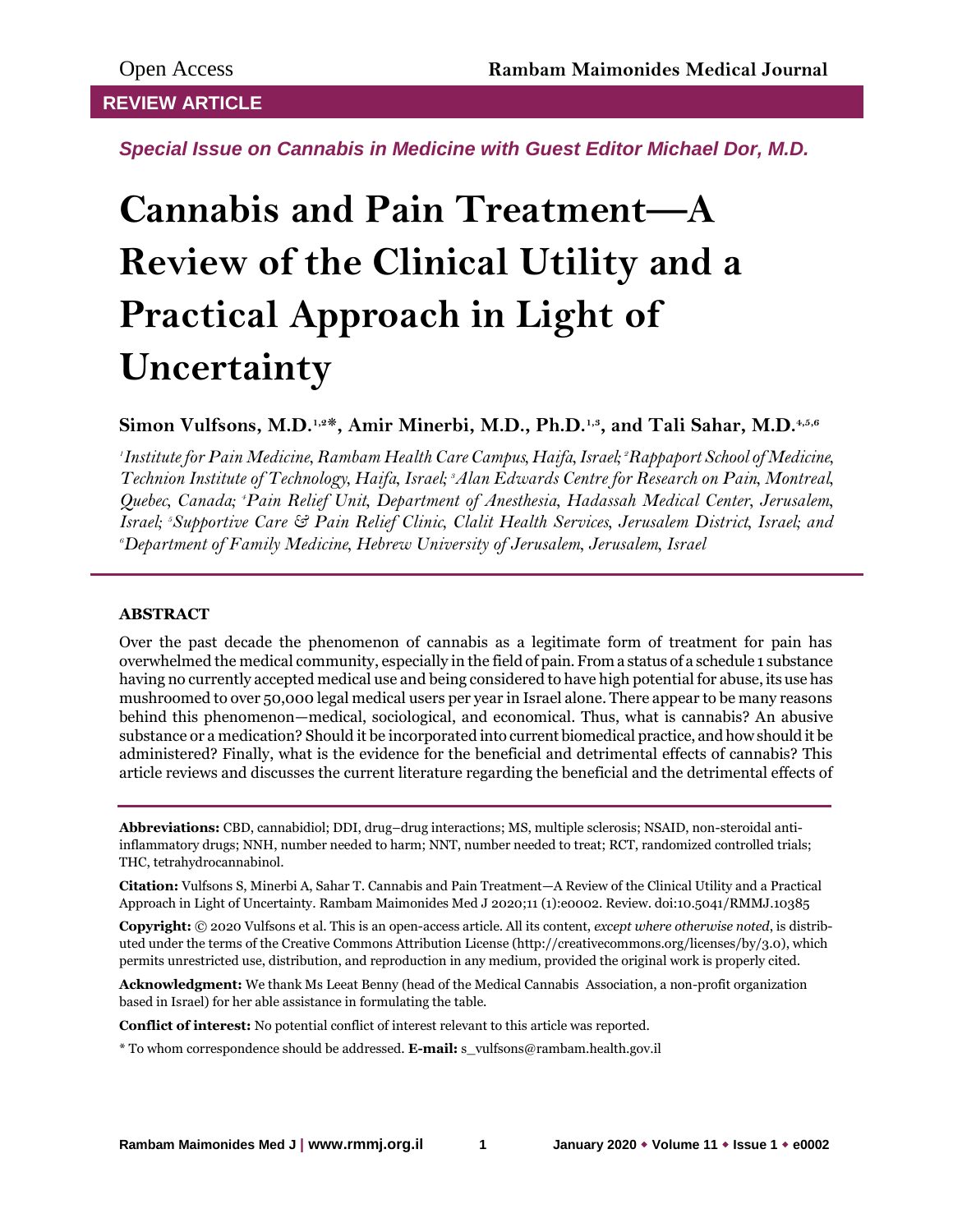medical cannabis in the treatment of pain. We further discuss the problems and challenges facing the medical community in this domain and offer a practical approach to deal with these challenges.

**KEY WORDS:** Beneficial effects, cannabis, cannabis for therapeutic purposes, medical cannabis, review, side effects

#### **INTRODUCTION**

Over the past decade the phenomenon of cannabis as a legitimate form of treatment for pain has overwhelmed the medical community, especially in the field of pain. From a status of a schedule 1 substance,<sup>1</sup> having no currently accepted medical use and being considered to have high potential for abuse, its use has mushroomed to over 50,000 legal medical users per year in Israel alone (Ministry of Health: personal communication). There appear to be many reasons behind this phenomenon. Opiate medications, used and abused over the last two decades, have brought about a crisis in treatment—the opioid overdose crisis.2–<sup>4</sup> In a nutshell, prescription opiates have brought about a huge rise in all-cause mortality in the United States, leading to over 130 deaths per day, with an estimated cost of 78.5 billion dollars in healthcare, lost productivity, addiction treatment, and criminal justice involvement.5,6 In October 2017 the opioid crisis was declared by presidential decree to be a public health emergency in the United States.<sup>7</sup> This crisis in prescription medications for the treatment of pain has arisen on the tail of a previous crisis: that of the adverse effects of non-steroidal anti-inflammatory drugs (NSAIDs).<sup>8</sup> The NSAIDs crisis became most apparent after the article by Wolfe et al. in 1999.<sup>9</sup> Thus, from a medical point of view, two mainstays of the pharmacological treatment of chronic pain, NSAIDs and opiates, are now deemed inappropriate and dangerous, leaving a vacuum which is being filled by cannabis.

Other reasons behind the role that cannabis is taking in the treatment of pain include massive campaigns for the decriminalization and legalization of cannabis, as well as the so-called "medicalization" of cannabis.10,11 Bostwick, in a seminal paper in 2012, described the blurred boundaries between cannabis as a medical agent and cannabis as a recreational one.<sup>12</sup> In fact the boundaries between recreational and "medical" cannabis use is constantly negotiated between stakeholders as part of the regulatory

boundary-work, depending on each stakeholder's particular interests.<sup>13</sup> The medicalization of cannabis is contested by stakeholders, and in Israel this is an ongoing process.<sup>14</sup> The Israeli government authority for cannabis has opted for a biomedical approach, viewing cannabis as a biological substance that can be incorporated into medical practice, although marked uncertainty exists concerning optimal strains, concentrations, doses, and modes of delivery. In contrast to the Israeli cannabis authority, physicians' attitudes and views, in Israel, are far less accepting towards this substance.<sup>15</sup> An earlier study suggested that Israeli physicians exhibited partial acceptance of medical cannabis as a therapeutic agent,<sup>16</sup> while a later in-depth study has shown a conflicted view of physicians' acceptance of medical cannabis.<sup>17</sup> Public opinion can be swayed by media coverage, as evidenced in a study published in 2015 in which it was found that 69% of news articles in the three major daily newspapers in Israel framed cannabis as a medicine.<sup>18</sup>

Thus, what is cannabis? An abusive substance or a medication? Should it be incorporated into current biomedical practice, and how should it be administered? Finally, what is the evidence for the beneficial and detrimental effects of cannabis?

In this article we will discuss the beneficial effects, the detrimental effects, and the problems and challenges facing the medical community concerning cannabis in the treatment of pain.

# **CANNABIS: BENEFICIAL EFFECTS IN PAIN TREATMENT**

The classification of pain dictates that we approach the question of beneficial effects by subgrouping pain into various types. Acute pain, often considered to be a symptom of tissue damage and nociceptive activation, is very different from chronic pain, often considered a disease in its own right.<sup>19</sup> Thus, we will attempt to describe the evidence of different subgroups of pain.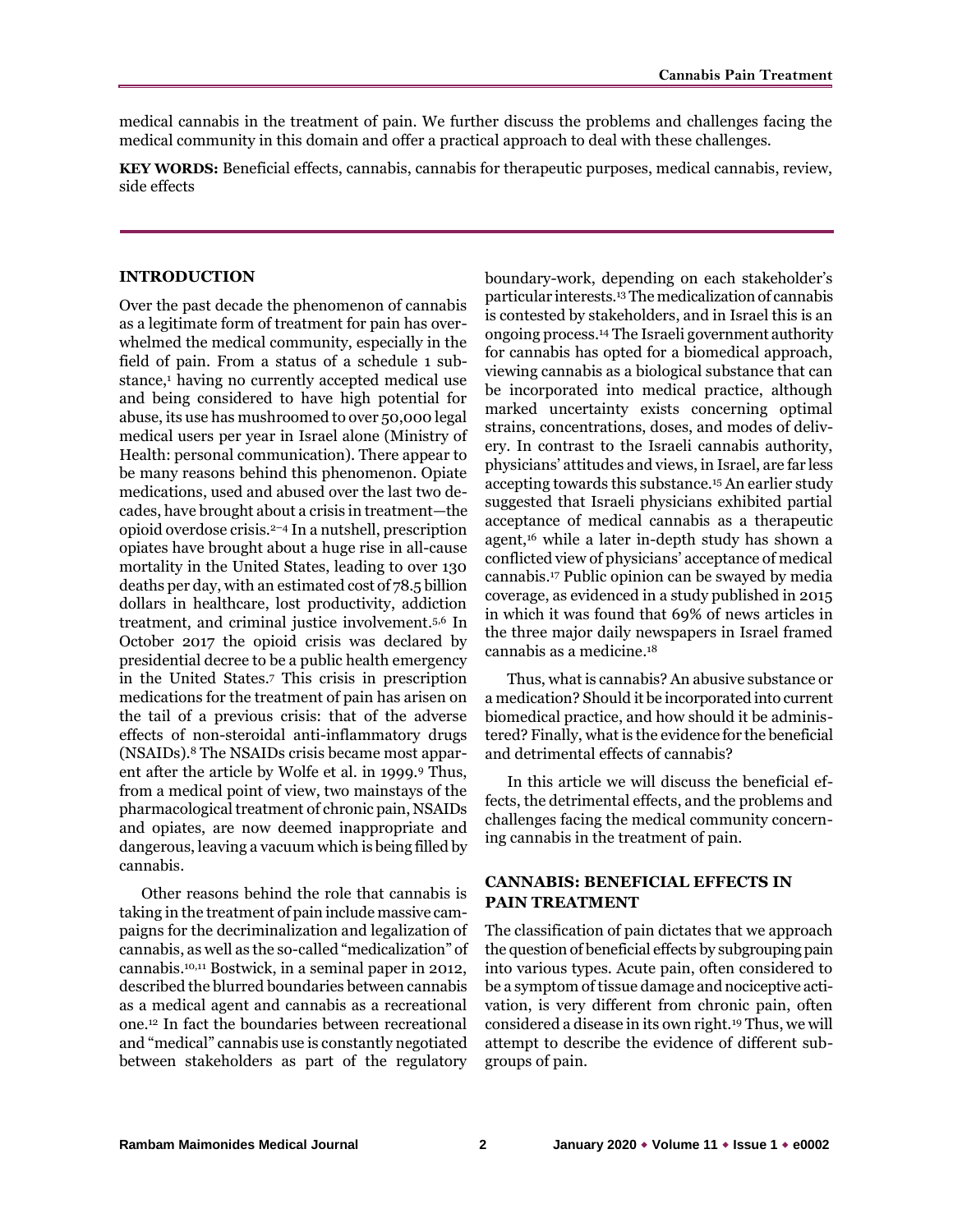## **Acute Pain**

The response of patients, suffering from acute pain, to pharmaceutical and herbal cannabinoids has been explored both in the clinical setting and in laboratory conditions on healthy volunteers.

Pain reduction was examined in a trial of 40 women undergoing abdominal hysterectomy and receiving a single dose of either 5 mg of δ-9 tetrahydrocannabinol in capsule form or placebo. No analgesic effect was observed in either group.<sup>20</sup> In contrast, escalating doses of 5, 10, and 15 mg cannabis extract were used for post-surgical patients after patient-controlled analgesia cessation with dose response for decreasing pain intensity at rest, increasing sedation, and more adverse events.<sup>21</sup> In an experimental trial of 18 healthy volunteers, oral cannabis extract or placebo were administered after induction of pain either in a sunburn model or an intradermal capsaicin injection model. No pain reduction was found in either the active or placebo medications.<sup>22</sup> Other synthetic cannabinoids have also been tested for pain reduction on the model of postoperative pain. Forty-one patients underwent a double-blinded, randomized, placebo-controlled, parallel group trial post-surgery with nabilone, an oral synthetic tetrahydrocannabinol (THC) analogue with either 1 mg or 2 mg nabilone, ketoprofen 50 mg, or placebo. There were four groups altogether. Outcome measures were pain scores, morphine consumption, and emesis. There was no difference in pain scores between the groups. In fact, the higher dose of nabilone 2 mg was associated with increased pain at rest.<sup>23</sup>

In summary, it appears that cannabis is not an effective analgesic agent in the acute pain setting.

# **Chronic Pain**

#### *Neuropathic and central pain*

In a meta-analysis of cannabis-based treatments for neuropathic and multiple sclerosis (MS)-related pain, 7 randomized, double-blinded, placebo-controlled trials were included  $(n=298 \text{ patients})$ .<sup>24</sup> The overall quality of the studies was very good. In general, the overall reductions in pain were in excess of 1.5 points on an 11-point scale and were all statistically significant. The difference in effect size in comparison to placebo was 0.8. This difference, however, is considered barely clinically significant.25,26

In a systematic review of cannabinoids for the treatment of non-cancer pain, 18 trials published between the years of 2003 and 2010 involving 766

participants were included.<sup>27</sup> The quality of the trials was good, and in 15 of the 18 trials there was a significant analgesic effect for the cannabinoid being tested. Four of the trials examined the effect of smoked cannabis on neuropathic pain, all reporting positive effects with minimal or no serious adverse effects. The mean treatment duration was only 8.5 days. Seven trials examined the effects of oromucosal extracts of cannabis-based medicine. Five trials examined the effect on participants with neuropathic pain, and four of these reported positive analgesic effects that were generally modest. Nabilone 2 mg has been found to be as effective as dihydrocodeine 240 mg for patients with neuropathic pain.<sup>28</sup> Dronabinol 10 mg has been found to be modestly effective for central pain in MS.<sup>29</sup>

In an update of their previous systematic review of randomized controlled trials (RCTs) for cannabinoids for the treatment of chronic non-cancer pain, Lynch and Ware added 11 trials that met the inclusion criteria.<sup>30</sup> They included randomized controlled trials published from 2010 to 2014 involving 1,185 subjects. Of these studies, seven demonstrated significant analgesic effects. Taken with the original systematic review by the same authors, 22 of 29 RCTs have demonstrated that cannabinoids demonstrate a modest analgesic effect and are safe in the management of chronic pain.<sup>27</sup> It should be noted that of these 29 studies the following modes of delivery were explored: smoked cannabis (6 trials), oromucosal and oral cannabis extract (11 trials), nabilone (8 trials), dronabilone (2 trials), THC-11 oic acid analogue (2 trials), and fatty acid amide hydrolase inhibitor (FAAH) inhibitor (1 trial). In summary, the 6 smoked cannabis trials all showed a positive analgesic response, 10 of the 11 oromucosal and oral extract trials showed a positive analgesic response, 6 of the 8 trials examining the analgesic effects of nabilone were positive, both dronabinol trials had positive analgesic effect, and neither the THC-11-oic acid analogue nor the FAAH inhibitor trials showed lasting positive analgesic effects. All articles declared modest analgesic effects at best.

# *Musculoskeletal pain*

Chronic musculoskeletal pain affects a large percentage of the population, including arthritis, back pain, and post-trauma/surgical pain.31–<sup>33</sup> A recent critical review of the literature was published addressing this chronic pain population.<sup>34</sup> A total of 118 trials were included in the study, of which 33 were considered as covering "core orthopedic topics" (arthritis, back pain, trauma-related and postopera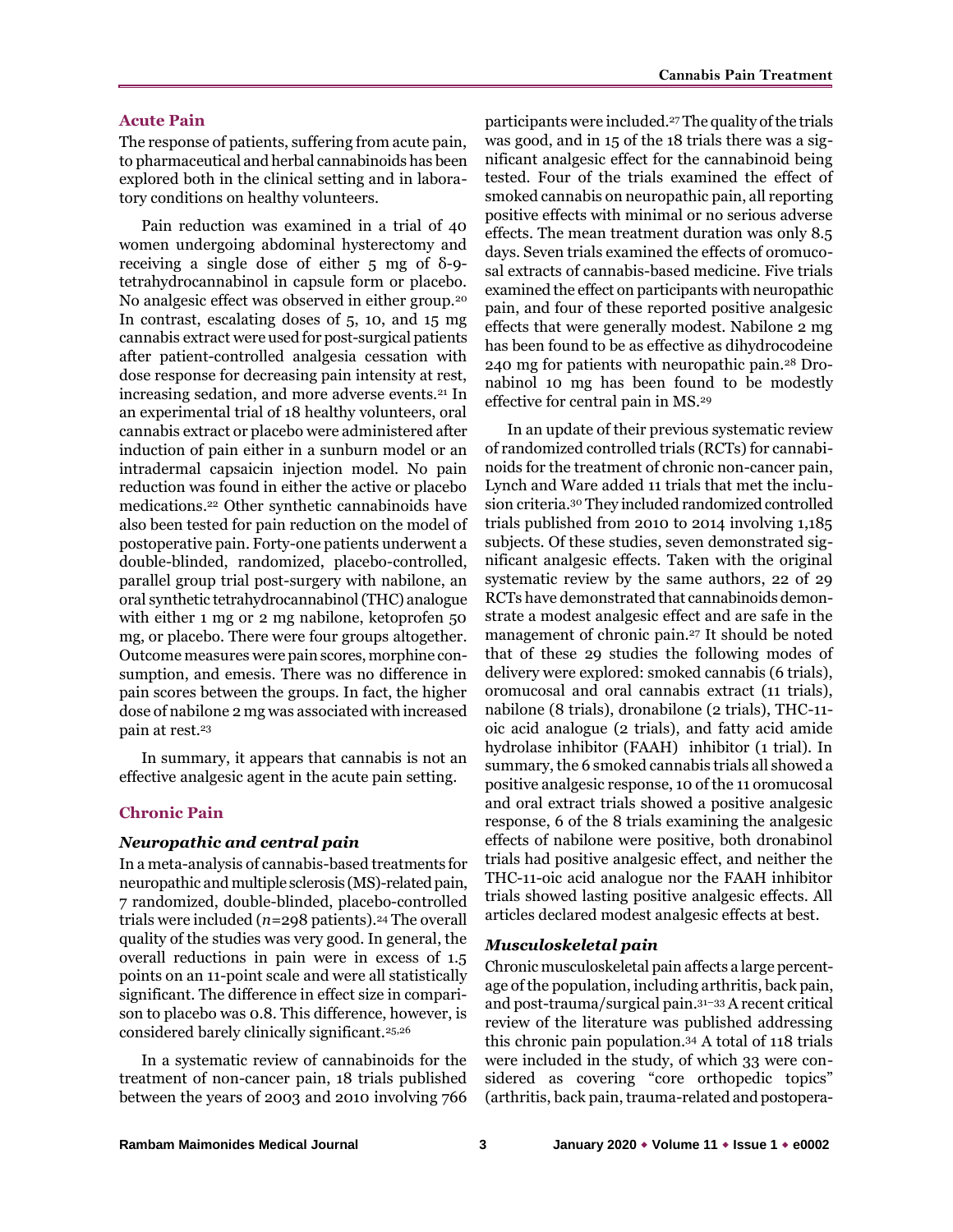tive pain). A large proportion of studies were observational, and there were very few level I randomized control studies in the core orthopedic topics. In summary the authors concluded that there is little high-quality evidence for effective analgesia in core orthopedic musculoskeletal pain, but the "best available" evidence suggests cannabis may be effective for managing arthritis pain, back pain, and traumarelated pain, although the quality of the evidence is poor.

# *Fibromyalgia*

A Cochrane systematic review published in 2016 on the use of cannabinoids to treat fibromyalgia found only two studies of at least four weeks' duration that compared cannabinoids to either placebo or amitriptyline.<sup>35</sup> The cannabinoid studied was nabilone 1 mg per day at bedtime. The authors found no convincing, unbiased, high-quality evidence suggesting that nabilone is of value in treating people with fibromyalgia. Furthermore, the tolerability of nabilone was low in people with fibromyalgia.36,37

Worthy of mention is a study published in 2019 where four varieties of pharmaceutical grade cannabis were administered by single shot vapor to patients suffering from fibromyalgia. The rigorous design of the study explored the effect of: (1) high THC content (Bedrocan: THC 22.4 mg, cannabidiol [CBD] 1 mg); (2) balanced THC/CBD content (Bediol: THC 13.4 mg, CBD 17.8 mg); (3) high CBD content (Bedrolite: CBD 18.4 mg, THC 1 mg); and (4) placebo.<sup>38</sup> None of the treatments had an effect greater than placebo on spontaneous or electrical evoked pain responses, although more subjects receiving Bediol (balanced THC/CBD content) displayed a 30% decrease in pain scores compared to placebo (90% versus 55% of patients, *P*=0.01), with spontaneous pain scores correlating with the magnitude of drug high. It is impossible to extrapolate the long-term effect of vaporized cannabis on fibromyalgia patients.

#### *Symptoms accompanying chronic pain*

Chronic pain patients carry a high prevalence of accompanying symptoms such as depression, sleep disturbances, fatigue, decrease in daily function, cognitive dysfunction, and more.<sup>39</sup> A few reports in the literature have described the effect of cannabinoids on quality of life symptoms in chronic pain patients. In a prospective open label study, 274 patients were followed for six months. Only 176 patients completed the study. Mild improvements were found in pain symptom, severity, and interference scores.<sup>40</sup> In a cross-sectional survey study, 56 fibromyalgia

patients completed the study, of whom 28 (50%) were cannabis users, mainly smokers. The cannabis had been used for up to three years. In the quality of life scales there was a mild increase in the mental health component summary score of the SF-36 questionnaire, but no difference was found between cannabis users and non-users for the fibromyalgia impact questionnaire or the Pittsburg sleep quality index.<sup>41</sup>

Thus, it is safe to say that quality of life indices improve only slightly, if at all, for fibromyalgia patients using cannabis.

In summary of the beneficial effects of cannabis and cannabis-related substances in the treatment of pain, it appears that cannabis is not effective in the treatment of acute pain, has mild beneficial effects for neuropathic pain, and may be effective in core orthopedic musculoskeletal pain. In general, the level of studies of cannabinoids for neuropathic pain were good, while the studies for musculoskeletal pain were poor.

# **CANNABIS: ADVERSE EFFECTS, DRUG– DRUG INTERACTIONS, AND SPECIAL CONSIDERATIONS**

Since the cannabis plant (*Cannabis sativa L.*) contains more than 100 phytocannabinoids and since cannabinoid receptors are found throughout the human body, any discussion about medical cannabis is bound to be a simplified description of a highly complex system that involves multivariate interactions.

It has been suggested that the complex biosystem of cannabis could explain both the high number needed to treat (NNT; since it takes time for the patients to find their ideal treatment) and the low number needed to harm (NNH; since 20%–80% of the patients experience side effects).<sup>25</sup> Fortunately, most side effects are transient and generally well tolerated,38,42 yet some adverse effects may be detrimental, especially in vulnerable populations  $(Table 1).38$ 

Several systematic reviews of RCTs and of safety studies have examined the adverse events following short-term treatment with medical cannabis.30,40–<sup>42</sup> Unfortunately, when systematically reviewed, many of these trials are judged as low-quality studies with a high risk of bias.35,44 Disappointingly, many of the reviewed RCTs lacked quantifiable adverse event data or did not report any data regarding adverse events.<sup>43</sup> Authors agree that the rate of adverse events is likely underreported.42,43 This may change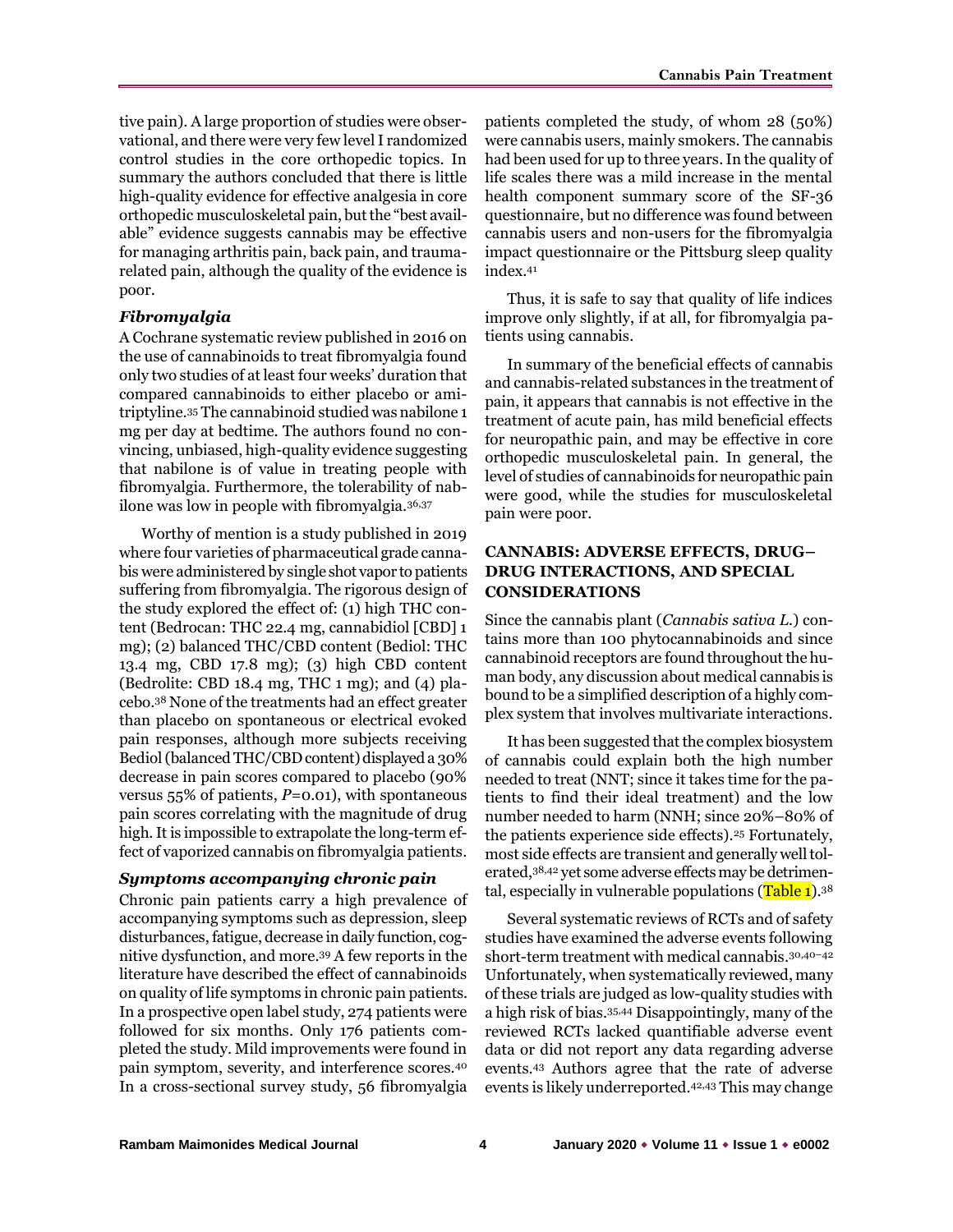| <b>Biosystem</b>                                                                           |                                                                                                                                                                                                                                            | <b>Adverse Events</b>                                                                                                                                                                                    |                                                                                                                                                                    |
|--------------------------------------------------------------------------------------------|--------------------------------------------------------------------------------------------------------------------------------------------------------------------------------------------------------------------------------------------|----------------------------------------------------------------------------------------------------------------------------------------------------------------------------------------------------------|--------------------------------------------------------------------------------------------------------------------------------------------------------------------|
| CNS-Related:<br>Neurological and<br>Cognitive<br>(References: 27,30,35-<br>38,40-51,56,58) | <b>Drowsiness</b><br>$\bullet$<br><b>Dizziness</b><br>Heaviness<br>Vertigo<br>$\bullet$<br>Confusion<br>$\bullet$<br>Fatigue / lethargy /<br>$\bullet$<br>somnolence<br>Impaired attention / lack of<br>concentration / mental<br>clouding | Disorientation<br>$\bullet$<br>Impaired memory<br>Impaired<br>$\bullet$<br>psychomotor skills /<br>incoordination /<br>ataxia / higher rate<br>of MVAs<br><b>Numbness</b><br>Slurred speech<br>$\bullet$ | • Blurred vision / diplopia<br>Impaired hearing /<br>٠<br>tinnitus<br>Headaches / migraine<br>$\bullet$<br>Hyperalgesia /<br>$\bullet$<br>increased pain           |
| CNS-Related:<br>Psychological<br>(References: 27,30,35-<br>38,40-49,52,54,58)              | • Restlessness / anxiety /<br>nervousness<br>• Depressed mood / depression /<br>dysphoria<br>Euphoria / feeling high<br>$\bullet$<br>Feeling abnormal                                                                                      | Confusion<br>$\bullet$<br><b>Disinterest</b><br>Dissociation<br><b>Hallucinations</b><br>Hyperactivity<br>$\bullet$                                                                                      | • Nightmares / weird<br>dreams<br>Paranoia<br>$\bullet$<br>Racing thoughts<br>Psychosis                                                                            |
| Cardiovascular and<br>ANS<br>(References: 27,30,35-<br>38,40-46,53,55,58)                  | Myocardial infarction<br>$\bullet$<br>$\bullet$ CVA<br>Abnormal heart rate<br>Cardiac disorders<br>Hypertension                                                                                                                            | Hypotension /<br>$\bullet$<br>orthostatic /<br>hypotension<br>Palpitations<br>Tachycardia                                                                                                                | • Sweating / diaphoresis<br>/ hot flushes / facial<br>flushes<br>Red eyes / dry eyes /<br>$\bullet$<br>rash / dry skin                                             |
| <b>GI and Metabolism</b><br>(References: 27,30,35-<br>38,40-46,53,58)                      | • Nausea / vomiting /<br>hyperemesis<br>• Loss of appetite / increased<br>appetite / thirst<br>Abdominal discomfort / pain<br>Anorexia                                                                                                     | <b>Bad taste</b><br>$\bullet$<br>Constipation<br>Diarrhea<br>$\bullet$<br>Dry mouth<br>Dyspepsia / epigastric<br>distress                                                                                | Glossodynia /<br>$\bullet$<br>hypoesthesia<br>Oral / mucosal<br>$\bullet$<br>ulceration / irritation /<br>sore mouth                                               |
| Other Mechanisms<br>(References:<br>27,30,38,40-<br>46, 48, 54, 56-58)                     | Infections and infestations:<br>$\bullet$<br>aspergillosis / pharyngitis /<br>URTI / dyspnea<br>Respiratory: cough<br><b>Hoarseness</b>                                                                                                    | Tobacco-related<br>$\bullet$<br>(concomitant use<br>with tobacco):<br>chronic lung disease<br>Endocrine: decreased<br>LH / FSH / GH /<br>prolactin                                                       | Immunological:<br>$\bullet$<br>aggravated MS<br>symptoms / MS relapse<br>Drug-drug interactions:<br>elevated liver enzymes<br>Hepatobiliary disorders<br>$\bullet$ |

**Table 1. A Literature-based Summary of Medical Cannabis-related Adverse Events According to the Involved Biosystems.27,30,35–38,40–<sup>58</sup>**

ANS, autonomic nervous system; CNS, central nervous system; CVA, cerebrovascular accident: FSH, folliclestimulating hormone; GH, growth hormone; GI, gastrointestinal; LH, luteinizing hormone; MS, multiple sclerosis; MVA, motor vehicle accident; URTI, upper respiratory tract infection.

in the future, since it appears that newer studies are of better quality.<sup>30</sup> Furthermore, the cannabis and cannabinoid preparations studied are diverse and have substantial pharmacokinetic differences, therefore care should be taken when citing or drawing conclusions from these studies.<sup>30</sup>

The consequences of long-term treatment with medical cannabis have not been fully examined.<sup>46</sup> Most of the RCTs with medical cannabis were of very short duration, generally several days.<sup>47</sup> Longerduration studies rarely lasted more than four weeks. This may lead to confusion for clinicians as well as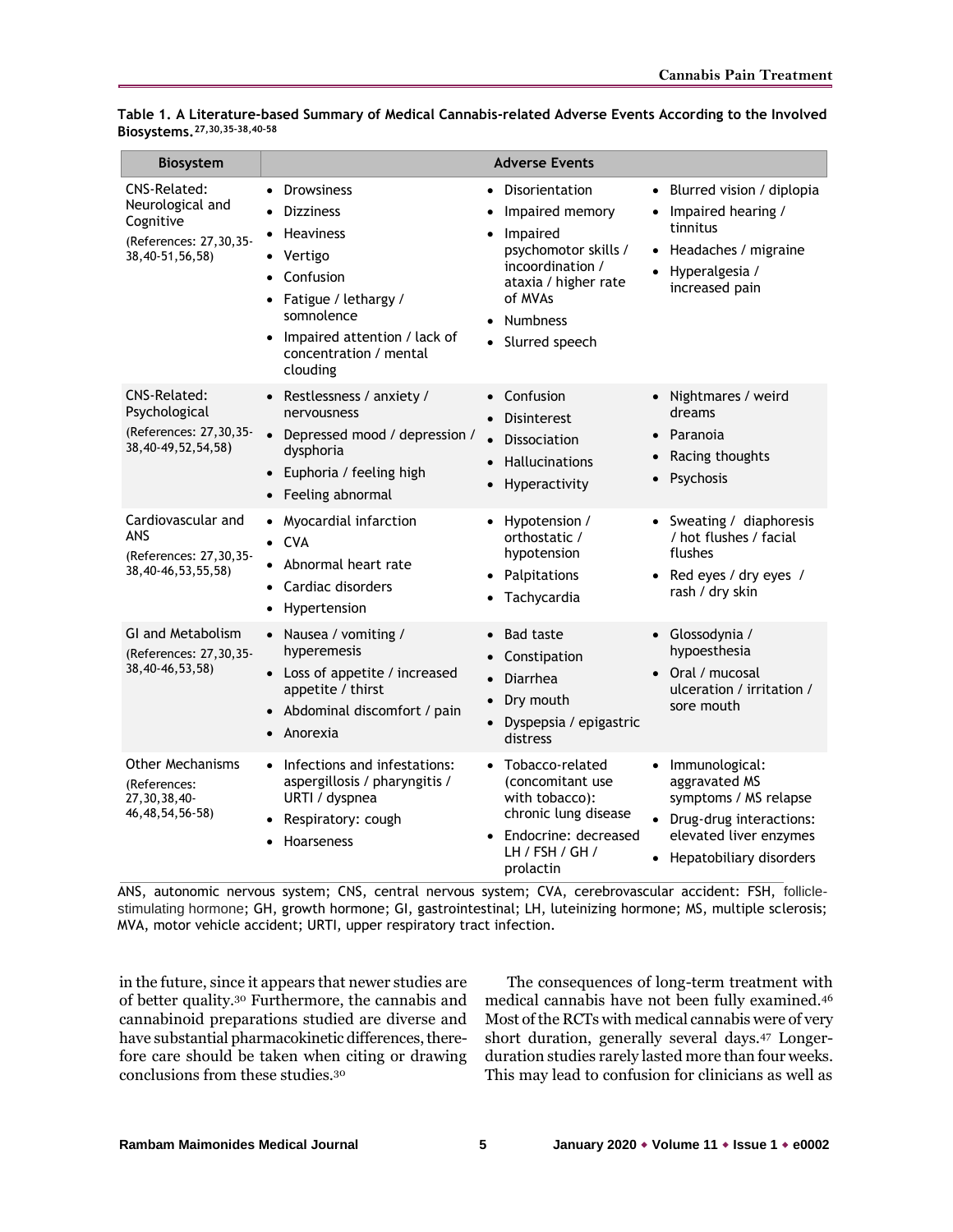patients and policymakers47; medical cannabis is currently prescribed for much longer periods, from several months to many years and even for lifetime.

Therefore, the literature regarding long-term adverse effects is based on experience with long-term recreational use of cannabis, rather than on RCTs of medical cannabis.<sup>48</sup> Such studies suggest that, in the long run, cannabis can cause dependency, as well as cognitive changes,<sup>49</sup> anatomical brain damage,50,51 and psychosis.<sup>52</sup>

Side effects of short-term treatment are very common, but in the most part these are not serious.<sup>43</sup> They may differ from person to person, and even the same person may experience different side effects at different times. Many factors influence the probability and the severity of adverse events, such as: type of cannabinoid preparation<sup>47</sup>; the mode of administration45; the patient's attitude and expectations<sup>53</sup> as well as age54,55; and drug–drug interactions.56,58

In contrast to prescription medications, cannabis and cannabinoids are not a single agent and thus have multiple and diverse side effects. Moreover, certain side effects can have a conflicting effect. For example, cannabis can cause either hypotension or hypertension, weight gain or weight loss, euphoria or anxiety. This has been attributed by some researchers to the non-linear concentration-effect curve of cannabis. For some effects of endocannabinoids and cannabinoids the concentration-effects curve seems to have an inverted U shape: when a maximum effect is reached, further increases of concentration decrease the effect or even cause an opposite effect due to desensitization and downregulation of receptors. 58

Therefore, we present these side effects according to the biological mechanisms that drive them, hoping that it will serve as a simple scheme for patients and clinicians.

Practically, if a patient experiences symptoms in any of these systems while treated with medical cannabis, the clinician may suggest reducing the doses, changing concentrations or modes of administration, and, in severe cases, considering discontinuation.

A safe way to reduce or avoid side effects is gradual titration of low doses of cannabinoids ("start low and go slow").58–<sup>60</sup>

There is evidence that higher doses and higher initial cannabinoid doses, as well as fast titration,

can increase adverse events, with no symptomatic benefits (sometimes related to as an upside down "U"-shaped response curve).58,59

#### **Drug–Drug Interactions**

Both THC and CBD are metabolized by the liver cytochrome P450 (CYP-450) system. Cannabinoids may act as substrates, inhibitors, or inducers of various CYP-450 isoforms. Moreover, medical cannabis is often prescribed for people with complicated medical conditions<sup>61</sup> and is often co-administered with various medications. Accordingly, potential drug–drug interactions (DDI) of cannabinoids with other drugs or herbs are multiple and often overlooked, by both prescribers and patients.

Several reviews56,62 have examined this topic and found that DDIs are very common not only with formulations containing THC, but even with pure CBD,<sup>56</sup> which has mistakenly gained reputation as an inert compound. Drug–drug interactions are often dose-dependent and possibly less predictable in edible CBD products or in elderly patients.<sup>55</sup>

A professional committee of the Pharmaceutical Society of Israel<sup>57</sup> has summarized the data from several pharmaceutical databases and created a table of the main DDI with dozens of medications and herbs according to the underlying mechanisms of interaction. Brown and Winterstein<sup>56</sup> also offer such tables in their review. We suggest that healthcare providers carefully follow patients that are concomitantly taking other medications or herbs, surveying for possible DDIs that are published in pharmaceutical data bases. Special attention should be given to medications with neurological, respiratory, or psychiatric effects.

#### **Pregnancy**

There is growing concern regarding the use of products that contain THC and/or CBD during pregnancy and breastfeeding. Recently the United States Food and Drug Administration (FDA) strongly advised against the use of CBD, THC, or marijuana, in any form, during pregnancy and while breastfeeding.<sup>63</sup> The FDA's recommendation is based on that of the US Surgeon General's Advisory.<sup>64</sup> Cannabis and cannabinoids in pregnancy are associated with adverse outcomes, including lower birth weight.<sup>65</sup> Moreover, exogenous cannabinoids may interfere with the delicate balance of the endocannabinoid system regulation of the female reproductive system.66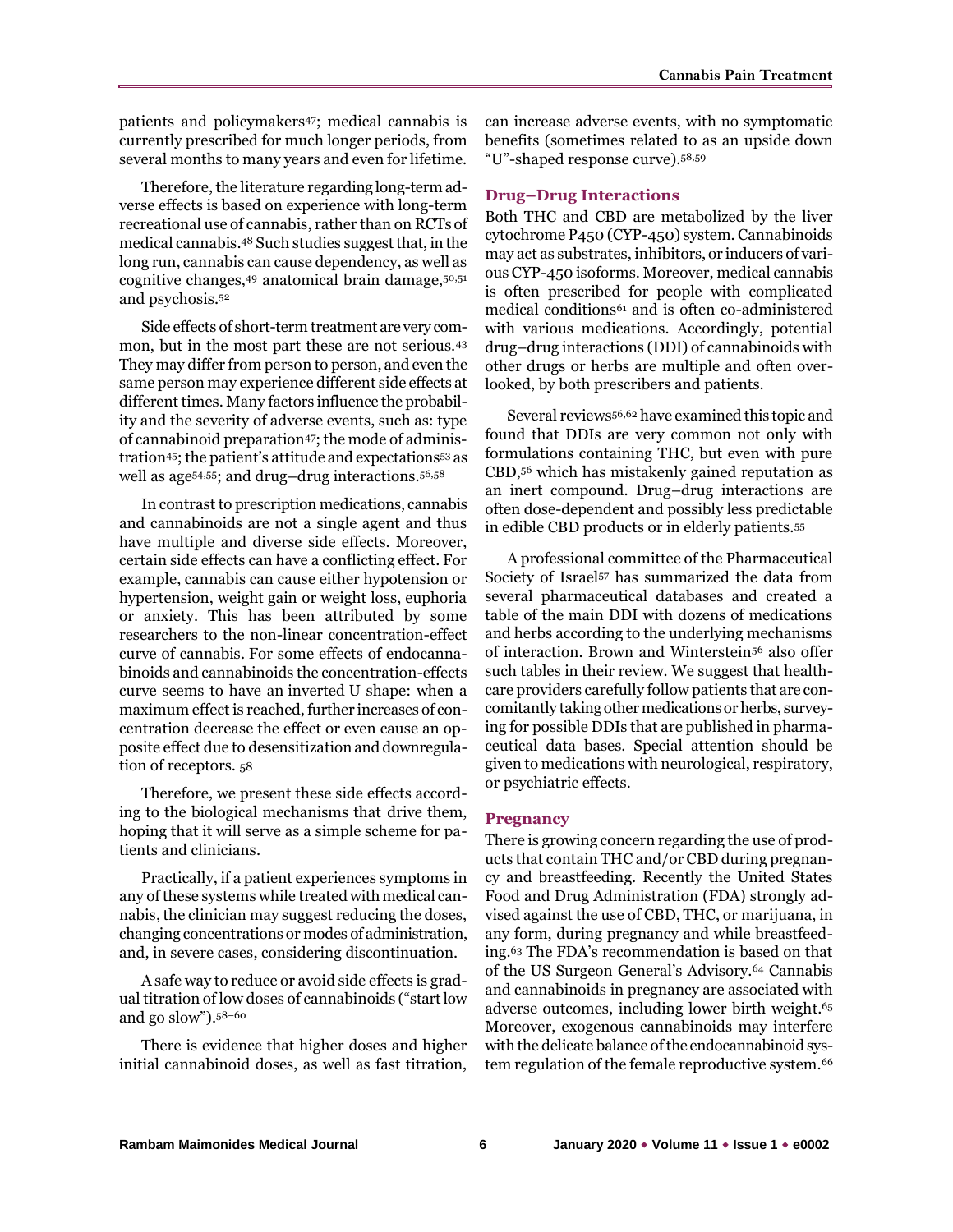#### **DISCUSSION**

Interest in medicinal use of cannabis and cannabinoids for chronic pain is increasing worldwide, and the number of patients who use it either by prescription or as self-medication is rising rapidly.67,68 In our clinical practice, we encounter patients seeking treatment with cannabis on a daily basis. Several factors may contribute to this observed rise in demand (Figure 1): first, an unmet need for pain relief. Chronic pain is an exceedingly prevalent medical problem, estimated to affect about one-fifth of the world's adult population.<sup>69</sup> Treatment modalities for chronic pain include pharmaceutical, physical, psychological, and invasive measures, as well as complementary and alternative medicine.<sup>70</sup> Even with best treatment, many patients continue to suffer from considerable symptoms, negatively affecting their quality of life. Effective pharmaceutical treatment options are rather limited, more so in light of appreciation of the adverse effects of longterm use of anti-inflammatory and opioid medications.71,72 Second, public interest is fueled by favorable coverage of the medical virtues of cannabis by the mass media as well as in online resources,<sup>73</sup> contributing to the common perception of cannabis as a natural panacea, both safe and effective for a multitude of ailments.<sup>18</sup> Finally, the increasing interest in medical cannabis is fueled by massive economic



**Figure 1. A Schematic Representation of Putative Factors Contributing to Rising Public Interest in Medicinal Cannabis for Chronic Pain.**

interests of a rapidly growing cannabis industry,<sup>74</sup> which is heavily invested in the medicalization of cannabis products.

This overwhelming demand for medical cannabis stands in contradiction to the paucity of evidence of its efficacy and safety. Thus, while some studies show a mild analgesic effect of cannabinoids in neuropathic pain and central pain, overall the available evidence on the safety and efficacy of cannabis for chronic pain is inconclusive. Recent meta-analyses suggest that many patients have to be treated in order for a few to benefit, while the risks of harm are significant.<sup>75</sup> This could explain the reported discrepancy between the perception of the utility of cannabis among clinicians as compared to among patients.15,76 Nevertheless, despite the apparent lack of efficacy of cannabis for chronic pain as reflected in the medical literature, in our experience individual patients occasionally seem to draw considerable benefit from its use. Given the modest effect size on pain reduction, some have argued that the benefits could lie in other domains, such as positive effects on anxiety, sleep, and overall well-being. However, results of studies on the effects of cannabis in these domains do not support this notion.<sup>77</sup>

The discrepancy between patients' opinion on the utility of cannabis for chronic pain and the lack of conclusive evidence of efficacy and safety is a common source of conflict in clinical practice. As clinical guidelines are lacking and evidence is scanty, the physician must make a decision under uncertainty. We propose a practical clinical approach to making a decision on cannabis treatment55:

- 1. **Consider the indication:** Is cannabis potentially effective for the patient's condition? Does the patient present with accompanying symptoms which may benefit from the use of cannabinoids (i.e. insomnia, cachexia)?
- 2. **Consider other treatment modalities:** Are there any other potentially effective treatment modalities, which have not yet been explored? Consider pharmaceutical, physical, psychological, and invasive options. This is not to say that cannabis should only be considered as a lastresort treatment, but, given the uncertainty of its efficacy and adverse effects profile, other, more established options may be considered first.
- 3. **Consider contra-indications:** In particular, patients should be assessed for: (a) psychiatric comorbidities—exclude patients deemed at risk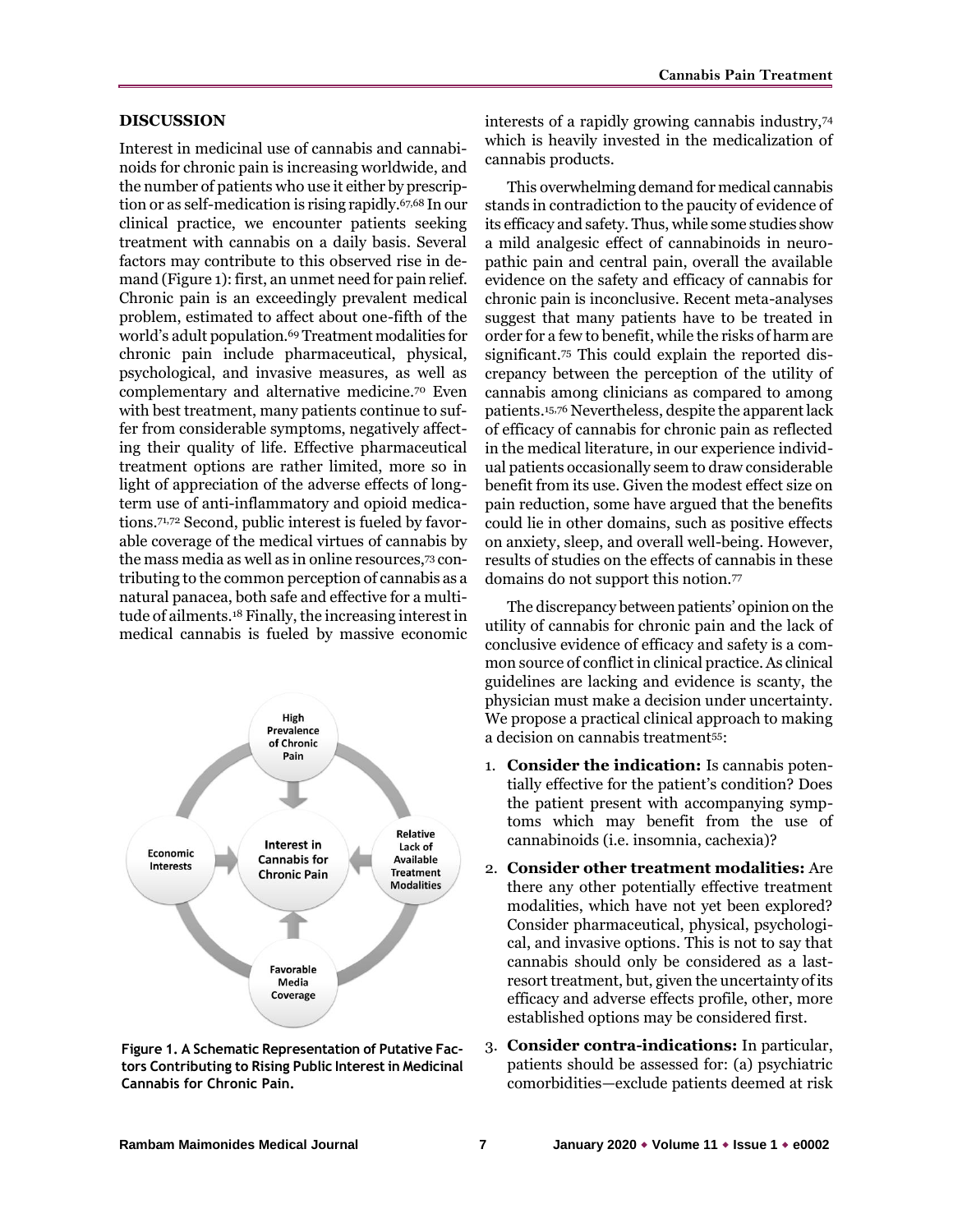for psychosis, mania, and suicidal tendency; (b) cardiovascular disease both established and with risk factors—while this is not an absolute contraindication, these patients warrant particular consideration before cannabis can be offered to them; (c) cognitive impairment—patients with limited cognitive reserve can suffer a significant impairment of function and independence if treated with cannabinoids; and (d) frailty, polypharmacy, and problems of gait and balance—these should be evaluated and addressed. To sum up, we suggest having an open discussion of the pros and cons of medical cannabinoids with the patient, raising possible cardiovascular, psychiatric, and cognitive effects, as well as potential effects on driving.

- 4. **Assess benefit–risk profile:** The benefit–risk function is individual and varies between patients and physicians, corresponding to their beliefs and values. It should also be noted that individuals receiving palliative care may sometimes be willing to take more risks in order to achieve improved quality of life, compared to individuals who are deemed to have longer life expectancies.
- 5. **Begin treatment:** We suggest defining the initial prescription of medical cannabis as a treatment trial.
- 6. **Re-assessment:** Following the initiation of a cannabinoid, a short-interval follow-up visit or telephone call is recommended. The treatment efficacy is evaluated for the various symptoms, and side effects are documented. We recommend very close and supportive guidance for patients receiving medical cannabis.<sup>60</sup>

The current state of uncertainty and lack of evidence calls for caution in the use of cannabis in clinical practice. The way for the full integration of cannabis as a pharmaceutical agent is still long: cannabis preparations will have to be standardized, such that the content of active molecules and their bioavailability is clear and consistent. In parallel, the entourage effect should be further studied. Furthermore, high-quality evidence from clinical trials and clinical registries is needed.<sup>78</sup> Clinical registries should include options for clinicians and patients to report side effects and emergency room visits.

Until then, a cautious approach is recommended, weighing the evidence and individual patients' needs, without succumbing to public pressure.

#### **REFERENCES**

- 1. United States Drug Enforcement Administration. The Controlled Substances Act. Available at: <https://www.dea.gov/controlled-substances-act> (accessed January 16, 2020).
- 2. Dasgupta N, Beletsky L, Ciccarone D. Opioid crisis: no easy fix to its social and economic determinants. Am J Public Health 2018;108:182–6. [CrossRef](https://doi.org/10.2105/AJPH.2017.304187)
- 3. NIDA. Opioid overdose crisis. 2019. Available at: [https://www.drugabuse.gov/drugs-abuse/opioids/](https://www.drugabuse.gov/drugs-abuse/opioids/opioid-overdose-crisis)  [opioid-overdose-crisis](https://www.drugabuse.gov/drugs-abuse/opioids/opioid-overdose-crisis) (accessed August 28, 2019).
- 4. Paulozzi LJ, Budnitz DS, Xi Y. Increasing deaths from opioid analgesics in the United States. Pharmacoepidemiol Drug Saf 2006;15:618–27[. CrossRef](https://doi.org/10.1002/pds.1276)
- 5. Florence CS, Zhou C, Luo F, Xu L. The economic burden of prescription opioid overdose, abuse and dependence in the United States, 2013. Med Care 2016;54:901–6[. CrossRef](https://doi.org/10.1097/MLR.0000000000000625)
- 6. US Department of Health and Human Services, CDC. Overdose death rates involving opioids, by type, United States 2000-2017. Available at: [https://www.cdc.gov/drugoverdose/images/data/Op](https://www.cdc.gov/drugoverdose/images/data/OpioidDeathsByTypeUS.PNG) [ioidDeathsByTypeUS.PNG](https://www.cdc.gov/drugoverdose/images/data/OpioidDeathsByTypeUS.PNG) (accessed Aug 28, 2019).
- 7. The White House. Ending America's opioid crisis. Available at: [https://www.whitehouse.gov/ opioids/](https://www.whitehouse.gov/%20opioids/) (accessed August 29, 2019).
- 8. Ong CKS, Lirk P, Tan CH, Seymour RA. An evidencebased update on nonsteroidal anti-inflammatory drugs. Clin Med Res 2007;5:19–34[. CrossRef](https://doi.org/10.3121/cmr.2007.698)
- 9. Wolfe MM, Lichtenstein DR, Singh G. Gastrointestinal toxicity of nonsteroidal antiinflammatory drugs. N Engl J Med 1999;340:1888–99. [CrossRef](https://doi.org/10.1056/NEJM199906173402407)
- 10. Hayes MJ, Brown MS. Legalization of medical marijuana and incidence of opioid mortality. JAMA Intern Med 2014;174:1673–4. [CrossRef](https://doi.org/10.1001/jamainternmed.2014.2716)
- 11. Svrakic DM, Lustman PJ, Mallya A, Lynn TA, Finney R, Svrakic NM. Legalization, decriminalization & medicinal use of cannabis: a scientific and public health perspective. Mo Med 2012;109:90–8.
- 12. Bostwick JM. Blurred boundaries: the therapeutics and politics of medical marijuana. Mayo Clin Proc 2012;87:172–86. [CrossRef](https://doi.org/10.1016/j.mayocp.2011.10.003)
- 13. Zarhin D, Negev M, Vulfsons S, Sznitman SR. Rhetorical and regulatory boundary-work: the case of medical cannabis policy-making in Israel. Soc Sci Med 2018;217:1–9. [CrossRef](https://doi.org/10.1016/j.socscimed.2018.09.047)
- 14. Zarhin D, Negev M, Vulfsons S, Szintman S. Medicalization of cannabis: what does it mean? Int J Drug Policy 2017;49:54–7[. CrossRef](https://doi.org/10.1016/j.drugpo.2017.07.032)
- 15. Zolotov Y, Vulfsons S, Zarhin D, Sznitman S. Medical cannabis: an oxymoron? Physicians' perceptions of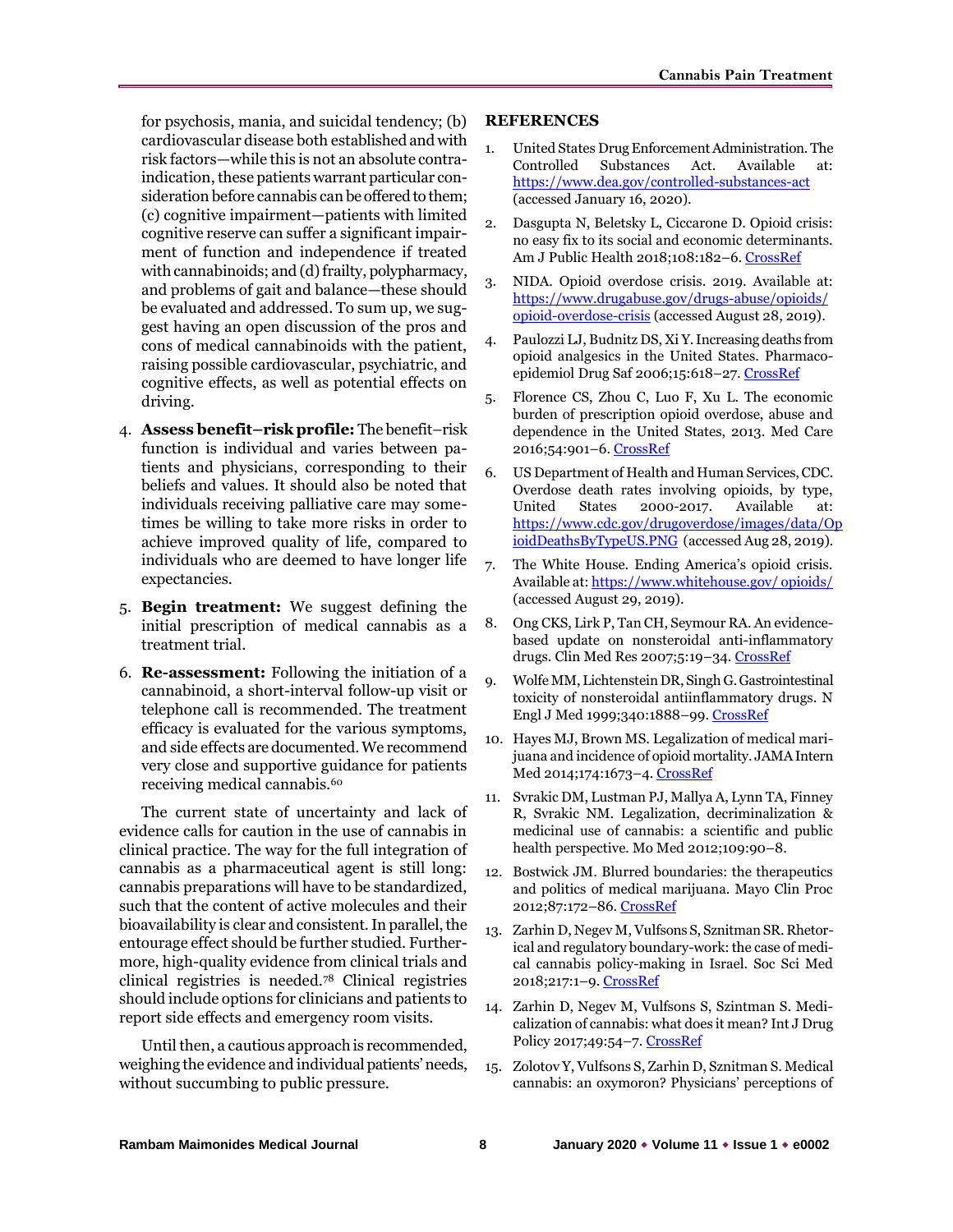medical cannabis. Int J Drug Policy 2018;57:4–10. [CrossRef](https://doi.org/10.1016/j.drugpo.2018.03.025)

- 16. Ebert T, Zolotov Y, Eliav S, Ginzburg O, Shapira I, Magnezi R. Assessment of Israeli physicians' knowledge, experience and attitudes towards medical cannabis: a pilot study. Isr Med Assoc J 2015;17:437–41.
- 17. Zolotov Y, Vulfsons S, Sznitman S. Predicting physicians' intentions to recommend medical cannabis. J Pain Symptom Manage 2019;58:400-7. CrossRef
- 18. Sznitman SR, Lewis N. Is cannabis an illicit drug or a medicine? A quantitative framing analysis of Israeli newspaper coverage. Int J Drug Policy 2015;26:446– 52. [CrossRef](https://doi.org/10.1016/j.drugpo.2015.01.010)
- 19. Niv D, Devor M. Chronic pain as a disease in its own right. Pain Pract 2004;4:179–81[. CrossRef](https://doi.org/10.1111/j.1533-2500.2004.04301.x)
- 20. Buggy DJ, Toogood L, Maric S, Sharpe P, Lambert DG, Rowbotham DJ. Lack of analgesic efficacy of oral Δ-9-tetrahydrocannabinol in postoperative pain. Pain 2003;106:169–72[. CrossRef](https://doi.org/10.1016/s0304-3959(03)00331-2)
- 21. Holdcroft A, Maze M, Doré C, Tebbs S, Thompson S. A multicenter dose-escalation study of the analgesic and adverse effects of an oral cannabis extract (Cannador) for postoperative pain management. Anesthesiology 2006;104:1040–6[. CrossRef](https://doi.org/10.1097/00000542-200605000-00021)
- 22. Kraft B, Frickey NA, Kaufmann RM, et al. Lack of analgesia by oral standardized cannabis extract on acute inflammatory pain and hyperalgesia in volun-teers. Anesthesiology 2008;109:101-10[. CrossRef](https://doi.org/10.1097/ALN.0b013e31817881e1)
- 23. Beaulieu P. Effects of nabilone, a synthetic cannabinoid, on postoperative pain. Can J Anesth 2006;53: 769–75. [CrossRef](https://doi.org/10.1007/BF03022793)
- 24. Iskedjian M, Bereza B, Gordon A, Piwko C, Einarson TR. Meta-analysis of cannabis based treatments for neuropathic and multiple sclerosis-related pain. Curr Med Res Opin 2007;23:17–24[. CrossRef](https://doi.org/10.1185/030079906x158066)
- 25. Cepeda MS, Africano JM, Polo R, Alcala R, Carr DB. What decline in pain intensity is meaningful to pa-tients with acute pain? Pain 2003;105:151-7[. CrossRef](https://doi.org/10.1016/s0304-3959(03)00176-3)
- 26. Kendrick DB, Strout TD. The minimum clinically significant difference in patient-assigned numeric scores for pain. Am J Emerg Med 2005;23:828–32. [CrossRef](https://doi.org/10.1016/j.ajem.2005.07.009)
- 27. Lynch ME, Campbell F. Cannabinoids for treatment of chronic non‐cancer pain; a systematic review of randomized trials. Br J Clin Pharmacol 2011;72:735– 44[. CrossRef](https://doi.org/10.1111/j.1365-2125.2011.03970.x)
- 28. Frank B, Serpell MG, Hughes J, Matthews JNS, Kapur D. Comparison of analgesic effects and patient tolerability of nabilone and dihydrocodeine for chronic neuropathic pain: randomised, crossover, double blind study. BMJ 2008;336:199-201. [CrossRef](https://doi.org/10.1136/bmj.39429.619653.80)
- 29. Svendsen KB, Jensen TS, Bach FW. Does the cannabinoid dronabinol reduce central pain in multiple sclerosis? Randomised double blind placebo controlled crossover trial. BMJ 2004;329:253. [CrossRef](https://doi.org/10.1136/bmj.38149.566979.AE)
- 30. Lynch ME, Ware MA. Cannabinoids for the treatment of chronic non-cancer pain: an updated systematic review of randomized controlled trials. J Neuroimmune Pharmacol 2015;10:293–301[. CrossRef](https://doi.org/10.1007/s11481-015-9600-6)
- 31. Plotnikoff R, Karunamuni N, Lytvyak E, et al. Osteoarthritis prevalence and modifiable factors: a population study. BMC Public Health 2015;15:1195[. CrossRef](https://doi.org/10.1186/s12889-015-2529-0)
- 32. Manchikanti L, Singh V, Falco FJ, Benyamin RM, Hirsch JA. Epidemiology of low back pain in adults. Neuromodulation 2014;17(Suppl 2):3–10[. CrossRef](https://doi.org/10.1111/ner.12018)
- 33. Crombie IK, Davies HTO, Macrae WA. Cut and thrust: antecedent surgery and trauma among patients attending a chronic pain clinic. Pain 1998;76:167–71. [CrossRef](https://doi.org/10.1016/S0304-3959(98)00038-4)
- 34. Madden K, van der Hoek N, Chona S, et al. Cannabinoids in the management of musculoskeletal pain: a critical review of the evidence. JBJS Rev 2018;6:e7. [CrossRef](https://doi.org/10.2106/JBJS.RVW.17.00153)
- 35. Walitt B, Klose P, Fitzcharles M, Phillips T, Häuser W. Cannabinoids for fibromyalgia. Cochrane Database Syst Rev 2016 Jul 18;7:CD011694. [CrossRef](https://doi.org/10.1002/14651858.CD011694.pub2)
- 36. Skrabek RQ, Galimova L, Ethans K, Perry D. Nabilone for the treatment of pain in fibromyalgia. J Pain 2008;9:164–173[. CrossRef](https://doi.org/10.1016/j.jpain.2007.09.002)
- 37. Ware MA, Fitzcharles M-A, Joseph L, Shir Y. The effects of nabilone on sleep in fibromyalgia: results of a randomized controlled trial. Anesth Analg 2010; 110:604–10[. CrossRef](https://doi.org/10.1213/ANE.0b013e3181c76f70)
- 38. van de Donk T, Niesters M, Kowal MA, Olofsen E, Dahan A, van Velzen M. An experimental randomized study on the analgesic effects of pharmaceuticalgrade cannabis in chronic pain patients with fibromyalgia. Pain 2019;160:860–9[. CrossRef](https://doi.org/10.1097/j.pain.0000000000001464)
- 39. Katz N. The impact of pain management on quality of life. J Pain Symptom Manage 2002;24(1 Suppl):S38-47. [CrossRef](https://doi.org/10.1016/s0885-3924(02)00411-6)
- 40. Haroutounian S, Ratz Y, Ginosar Y, et al. The effect of medicinal cannabis on pain and quality-of-life outcomes in chronic pain: a prospective open-label study. Clin J Pain 2016;32:1036–43[. CrossRef](https://doi.org/10.1097/AJP.0000000000000364)
- 41. Fiz J, Durán M, Capellà D, Carbonell J, Farré M. Cannabis use in patients with fibromyalgia: effect on symptoms relief and health-related quality of life. PLoS One 2011;6:e18440. [CrossRef](https://doi.org/10.1371/journal.pone.0018440)
- 42. Allan GM, Finley CR, Ton J, et al. Systematic review of systematic reviews for medical cannabinoids: pain, nausea and vomiting, spasticity, and harms. Can Fam Physician 2018;64:e78–94.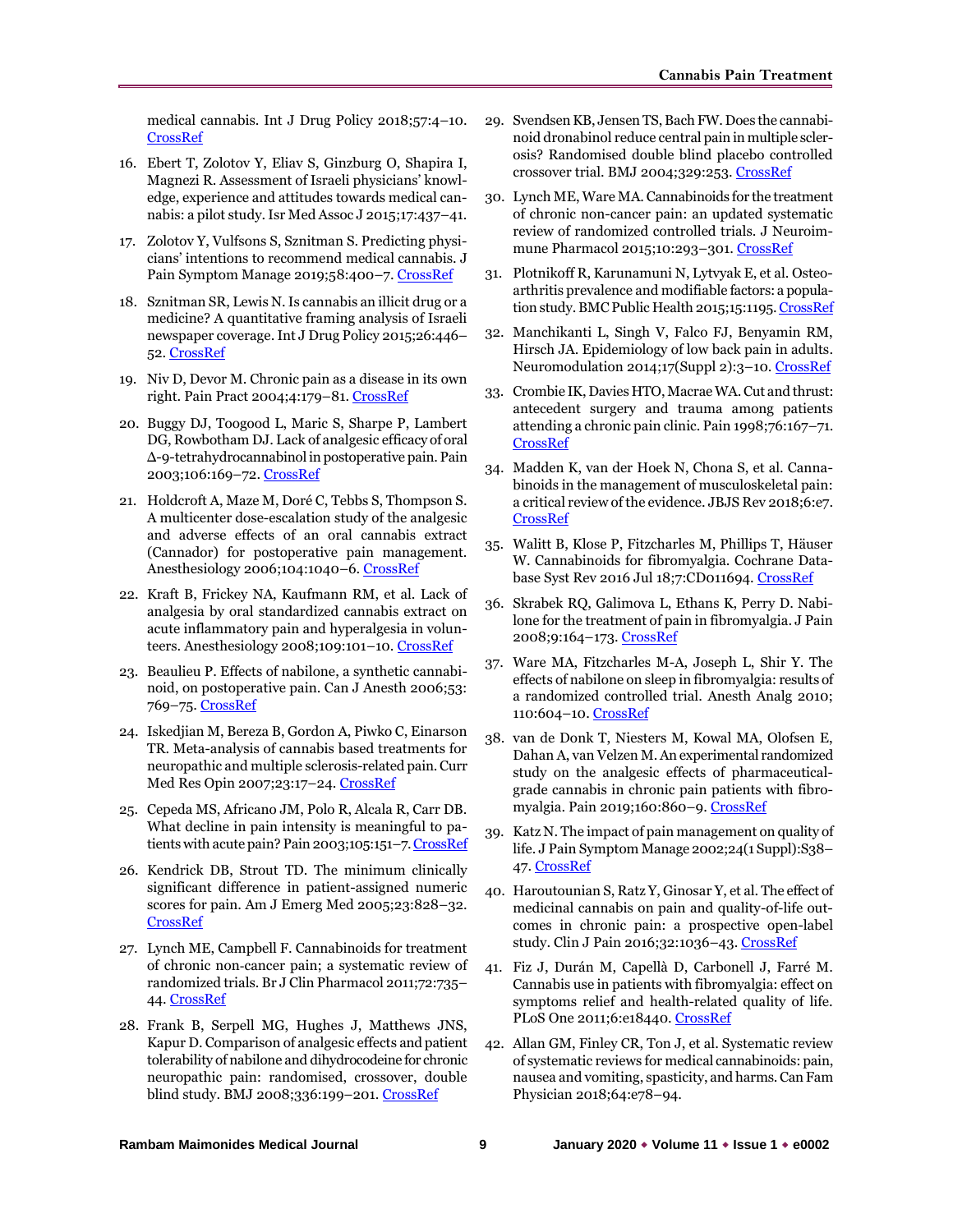- 43. Wang T, Collet J-P, Shapiro S, Ware MA. Adverse effects of medical cannabinoids: a systematic review. CMAJ 2008;178:1669-78. [CrossRef](https://doi.org/10.1503/cmaj.071178)
- 44. Whiting PF, Wolff RF, Deshpande S, et al. Cannabinoids for medical use: a systematic review and metaanalysis. JAMA 2015;313:2456–73[. CrossRef](https://doi.org/10.1001/jama.2015.6358)
- 45. Aviram J, Samuelly-Leichtag G. Efficacy of cannabisbased medicines for pain management: a systematic review and meta-analysis of randomized controlled trials. Pain Physician 2017;20:E755–96.
- 46. Deshpande A, Mailis-Gagnon A, Zoheiry N, Lakha SF. Efficacy and adverse effects of medical marijuana for chronic noncancer pain. Can Fam Physician 2015;61: e372–81.
- 47. Grant I, Atkinson JH, Gouaux B, Wilsey B. Medical marijuana: clearing away the smoke. Open Neurol J 2012;6:18–25.
- 48. Volkow ND, Baler RD, Compton WM, Weiss SRB. Adverse health effects of marijuana use. N Engl J Med 2014;370:2219–27[. CrossRef](https://doi.org/10.1056/NEJMra1402309)
- 49. Broyd SJ, van Hell HH, Beale C, Yücel M, Solowij N. Acute and chronic effects of cannabinoids on human cognition-a systematic review. Biol Psychiatry 2016; 79:557–67. [CrossRef](https://doi.org/10.1016/j.biopsych.2015.12.002)
- 50. Epstein KA, Kumra S. Altered cortical maturation in adolescent cannabis users with and without schizophrenia. Schizophr Res 2015;162:143–52[. CrossRef](https://doi.org/10.1016/j.schres.2014.11.029)
- 51. Smith MJ, Cobia DJ, Wang L, et al. Cannabis-related working memory deficits and associated subcortical morphological differences in healthy individuals and schizophrenia subjects. Schizophr Bull 2014;40:287– 99[. CrossRef](https://doi.org/10.1093/schbul/sbt176)
- 52. Moore TH, Zammit S, Lingford-Hughes A, et al. Cannabis use and risk of psychotic or affective mental health outcomes: a systematic review. Lancet 2007; 370:319–28. [CrossRef](https://doi.org/10.1016/S0140-6736(07)61162-3)
- 53. Sagy I, Bar-Lev Schleider L, Abu-Shakra M, Novack V. Safety and efficacy of medical cannabis in fibromyalgia. J Clin Med 2019;8:807[. CrossRef](https://doi.org/10.3390/jcm8060807)
- 54. Fischer B, Russell C, Sabioni P, et al. Lower-risk cannabis use guidelines: a comprehensive update of evidence and recommendations. Am J Public Health 2017;107:e1–12[. CrossRef](https://doi.org/10.2105/AJPH.2017.303818)
- 55. Minerbi A, Häuser W, Fitzcharles MA. Medical cannabis for older patients. Drugs Aging 2019;36:39– 51. [CrossRef](https://doi.org/10.1007/s40266-018-0616-5)
- 56. Brown JD, Winterstein AG. Potential adverse drug events and drug–drug interactions with medical and consumer cannabidiol (CBD) use. J Clin Med 2019; 8:E989. [CrossRef](https://doi.org/10.3390/jcm8070989)
- 57. Itin C, Mechtiger-Azoulay N, Ratz Y, Yosselson Superstine S, Schumacher I. Main adverse events and

drug-drug interactions of medical cannabis. Circular of the Deputy Director General's Office, Israeli Ministry of Health. Medical Cannabis Unit (YCAR), Deputy Director General's Office, Ministry of Health. Jerusalem, Israel; 2019. Available at: [https://www.health.gov.il/hozer/mmk154\\_2016.pdf](https://www.health.gov.il/hozer/mmk154_2016.pdf)  (accessed January 18, 2020) [Hebrew].

- 58. Kalant H, Porath-Waller AJ. Clearing the smoke on cannabis: medical use of cannabis and cannabinoids – an update. Canadian Centre on Substance Use and Addiction. Available at: [https://www.ccsa.ca/](https://www.ccsa.ca/clearing-smoke-cannabis-medical-use-cannabis-and-cannabinoids-update)  [clearing-smoke-cannabis-medical-use-cannabis-and](https://www.ccsa.ca/clearing-smoke-cannabis-medical-use-cannabis-and-cannabinoids-update)[cannabinoids-update](https://www.ccsa.ca/clearing-smoke-cannabis-medical-use-cannabis-and-cannabinoids-update) (accessed November 2, 2019).
- 59. MacCallum CA, Russo EB. Practical considerations in medical cannabis administration and dosing. Eur J Intern Med 2018;49:12–19. [CrossRef](https://doi.org/10.1016/j.ejim.2018.01.004)
- 60. Benny Leeat. A unique protocol medical cannabis treatment for oncological patients. Israeli J Oncol Nurs 2017;29:13–8. Available at: [https://www.ions.org.il/ImagesFck/Siud/file/%D7%](https://www.ions.org.il/ImagesFck/Siud/file/%D7%91%D7%98%D7%90%D7%95%D7%9F%20%D7%A1%D7%99%D7%A2%D7%95%D7%93%20%D7%90%D7%95%D7%A0%D7%A7%D7%95%D7%9C%D7%95%D7%92%D7%99/2017/13-19.pdf) [91%D7%98%D7%90%D7%95%D7%9F%20%D7%A1](https://www.ions.org.il/ImagesFck/Siud/file/%D7%91%D7%98%D7%90%D7%95%D7%9F%20%D7%A1%D7%99%D7%A2%D7%95%D7%93%20%D7%90%D7%95%D7%A0%D7%A7%D7%95%D7%9C%D7%95%D7%92%D7%99/2017/13-19.pdf) [%D7%99%D7%A2%D7%95%D7%93%20%D7%90%D](https://www.ions.org.il/ImagesFck/Siud/file/%D7%91%D7%98%D7%90%D7%95%D7%9F%20%D7%A1%D7%99%D7%A2%D7%95%D7%93%20%D7%90%D7%95%D7%A0%D7%A7%D7%95%D7%9C%D7%95%D7%92%D7%99/2017/13-19.pdf) [7%95%D7%A0%D7%A7%D7%95%D7%9C%D7%95%](https://www.ions.org.il/ImagesFck/Siud/file/%D7%91%D7%98%D7%90%D7%95%D7%9F%20%D7%A1%D7%99%D7%A2%D7%95%D7%93%20%D7%90%D7%95%D7%A0%D7%A7%D7%95%D7%9C%D7%95%D7%92%D7%99/2017/13-19.pdf) [D7%92%D7%99/2017/13-19.pdf](https://www.ions.org.il/ImagesFck/Siud/file/%D7%91%D7%98%D7%90%D7%95%D7%9F%20%D7%A1%D7%99%D7%A2%D7%95%D7%93%20%D7%90%D7%95%D7%A0%D7%A7%D7%95%D7%9C%D7%95%D7%92%D7%99/2017/13-19.pdf) (accessed January 18, 2020) [Hebrew].
- 61. Ablin J, Ste-Marie PA, Schäfer M, Häuser W, Fitzcharles M-A. Medical use of cannabis products: lessons to be learned from Israel and Canada. Schmerz 2016;30:3–13. [CrossRef](https://doi.org/10.1007/s00482-015-0083-4)
- 62. Rong C, Carmona NE, Lee YL, et al. Drug-drug interactions as a result of co-administering Δ9-THC and CBD with other psychotropic agents. Expert Opin Drug Saf 2018;17:51–4[. CrossRef](https://doi.org/10.1080/14740338.2017.1397128)
- 63. US food and Drug Administration (FDA). What you should know about using cannabis, including CBD, when pregnant or breastfeeding. Available at: [http://www.fda.gov/consumers/consumer](http://www.fda.gov/consumers/consumer-updates/what-you-should-know-about-using-cannabis-including-cbd-when-pregnant-or-breastfeeding)[updates/what-you-should-know-about-using](http://www.fda.gov/consumers/consumer-updates/what-you-should-know-about-using-cannabis-including-cbd-when-pregnant-or-breastfeeding)[cannabis-including-cbd-when-pregnant-or](http://www.fda.gov/consumers/consumer-updates/what-you-should-know-about-using-cannabis-including-cbd-when-pregnant-or-breastfeeding)[breastfeeding](http://www.fda.gov/consumers/consumer-updates/what-you-should-know-about-using-cannabis-including-cbd-when-pregnant-or-breastfeeding) (accessed November 7, 2019)
- 64. US Department of Health and Human Services. Office of the Surgeon General. Surgeon General's Advisory: Marijuana Use & the Developing Brain [Internet]. August 29, 2019. Available at: [https://www.hhs.gov/surgeongeneral/reports-and](https://www.hhs.gov/surgeongeneral/reports-and-publications/addiction-and-substance-misuse/advisory-on-marijuana-use-and-developing-brain/index.html)[publications/addiction-and-substance-misuse/](https://www.hhs.gov/surgeongeneral/reports-and-publications/addiction-and-substance-misuse/advisory-on-marijuana-use-and-developing-brain/index.html)  [advisory-on-marijuana-use-and-developing](https://www.hhs.gov/surgeongeneral/reports-and-publications/addiction-and-substance-misuse/advisory-on-marijuana-use-and-developing-brain/index.html)[brain/index.html](https://www.hhs.gov/surgeongeneral/reports-and-publications/addiction-and-substance-misuse/advisory-on-marijuana-use-and-developing-brain/index.html) (accessed November 14, 2019).
- 65. National Academies of Sciences, Engineering, and Medicine; Health and Medicine Division; Board on Population Health and Public Health Practice; Committee on the Health Effects of Marijuana: An Evidence Review and Research Agenda. The Health Effects of Cannabis and Cannabinoids: The Current